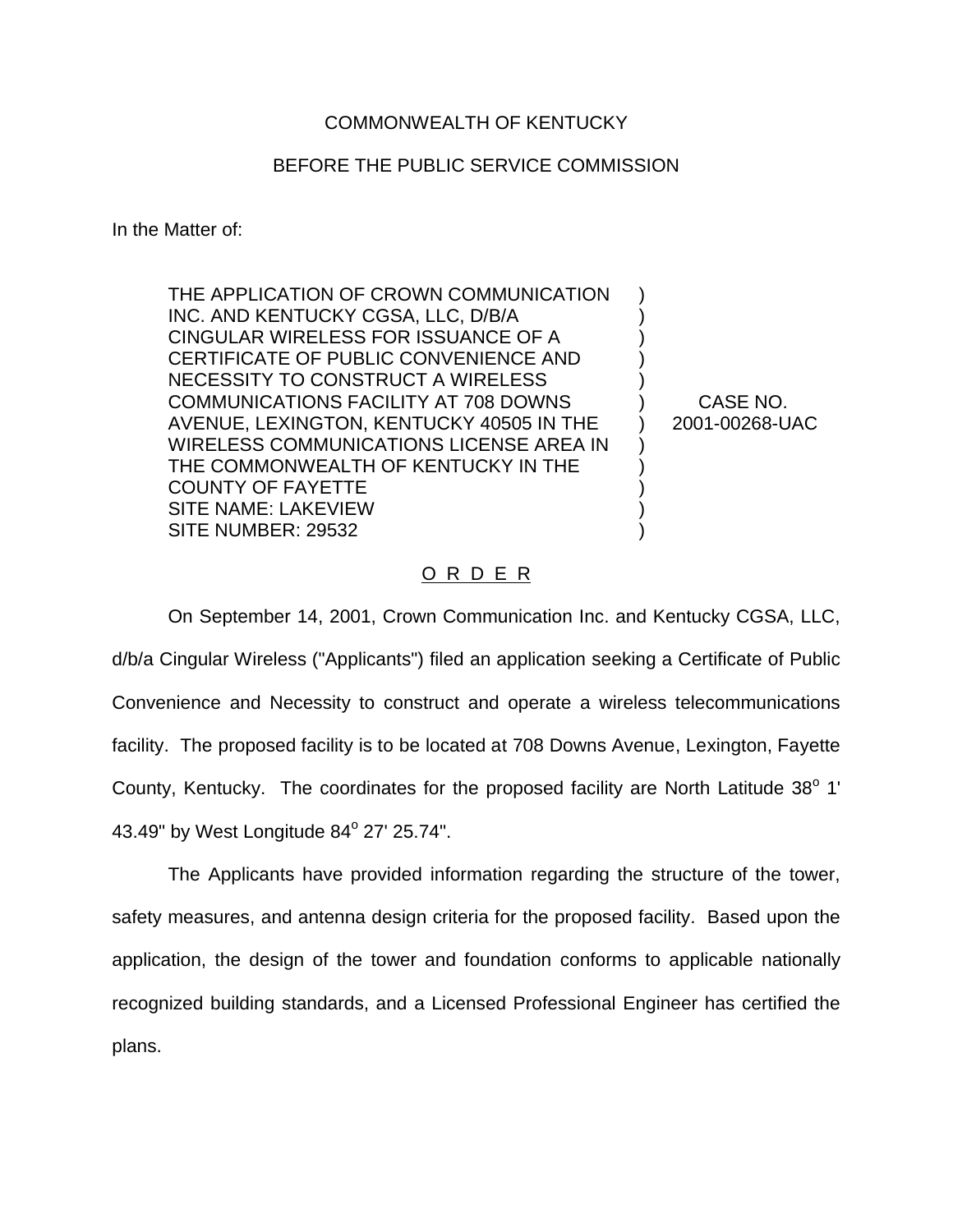Pursuant to KRS 100.987, the Applicants have submitted the uniform application to the local planning unit. The local planning unit with jurisdiction requested, and was granted, intervention in this matter by Commission Order dated October 2, 2001. The Commission released a procedural Order on January 10, 2002 setting the hearing date for March 5, 2002. The Order also allowed the intervenor 10 days from the date of the Order to file a statement of intent to appear at the hearing. No statement of intent to appear was received, and the hearing was subsequently cancelled. The Applicants have filed applications with the Federal Aviation Administration ("FAA") and the Kentucky Airport Zoning Commission ("KAZC") seeking approval for the construction and operation of the proposed facility. Both decisions are pending.

The Applicants have filed evidence of the appropriate notices provided pursuant to 807 KAR 5:063. The notices solicited any comments and informed the recipients of their right to request intervention. The Commission received two letters of concern regarding the placement of the tower; however, to date, no request for intervention was filed by either party.

Pursuant to KRS 278.280, the Commission is required to determine proper practices to be observed when it finds, upon complaint or on its own motion, that the facilities of any utility subject to its jurisdiction are unreasonable, unsafe, improper, or insufficient. To assist the Commission in its efforts to comply with this mandate, the Applicants should notify the Commission if they do not use this antenna tower to provide service in the manner set out in their application and this Order. Upon receipt of such notice, the Commission may, on its own motion, institute proceedings to consider the